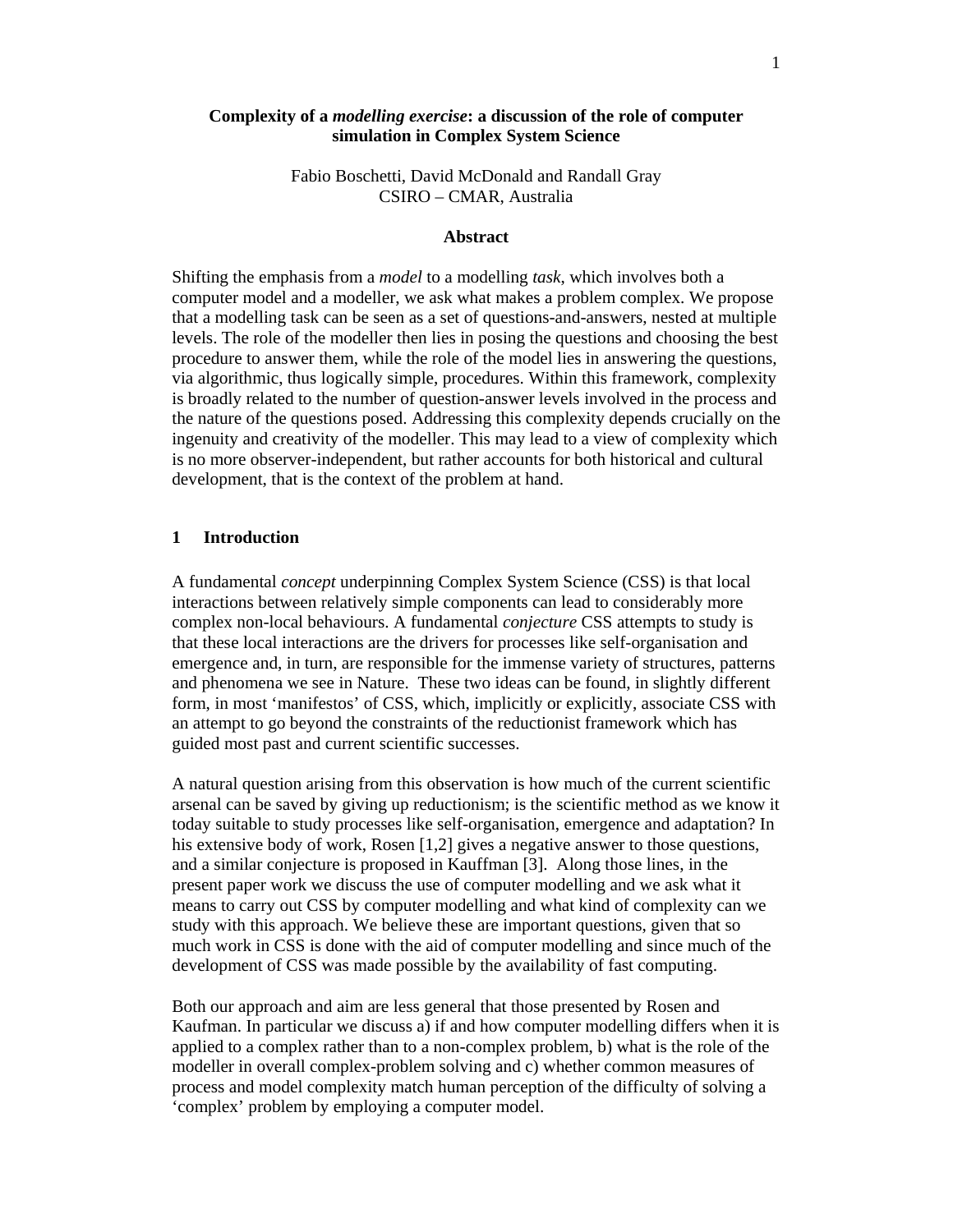We argue that, in practise, only a small fraction of a CSS problem is addressed via computation. Rather, the choice of the problem, its formulation, the selection of the numeral tools to address it, the interpretation of the results and the choice of how to act in response to such results, are all steps which involve the creativity and ingenuity of CS researchers. We believe that the complexity of a modelling exercise cannot be estimated without accounting for this crucial contribution and we propose some initial steps in this direction.

Our target audience consists of modellers in a multidisciplinary sense; consequently we aim to discuss this subject in a fairly informal manner, trying to avoid technical terms and referring the interested reader to the ample available literature.

### **2 Background concepts**

In this section we introduce some of the definitions, assumptions and concepts we discuss in the rest of the paper.

### **2.1 Definitions and Measures of Complexity**

Complex system concepts like self-organisation, emergence and complexity itself, often have different meaning to different researchers, both within the same field and among different scientific fields. For communication to be possible, these concepts need to be defined, at least broadly. A large number of definitions have been proposed in the literature (see http://bruce.edmonds.name for an extensive collection). In this paper we refer mostly to a set of information-theoretic definitions proposed in Prokopenko et al [4], where extensive references for further reading can also be found.

One of the most popular definitions of complexity is Kolmogorov's algorithmic complexity (also called Kolmogorov-Chaitin complexity, see [5,6]). Given a data set, this is defined as the length (in bits of information) of the minimal program which can reproduce the data. According to this definition, fully periodic data have low complexity since a very short program (which stores 1 period and outputs it indefinitely) can reproduce the entire data set exactly. Departures from periodic behaviour towards randomness would require programs of increasing length and consequently display increasing algorithmic complexity. Because random data are by definition not predictable and consequently not compressible, they have maximum complexity according to Kolmogorov's definition: the only program which can reproduce it is a program which stores and outputs the data set itself.

This somehow contradicts our intuition about complexity, which is usually seen as something between order and randomness. To circumvent some of these problems, Crutchfield and Young [7] propose that complexity be characterised by the amount of information needed to perform *useful* "statistical" prediction. In other words, it measures the minimum number of statistically different configuration states we need to store in order to capture and reproduce the statistical properties of a time series, rather that the exact time series itself. As in the case of algorithmic complexity, little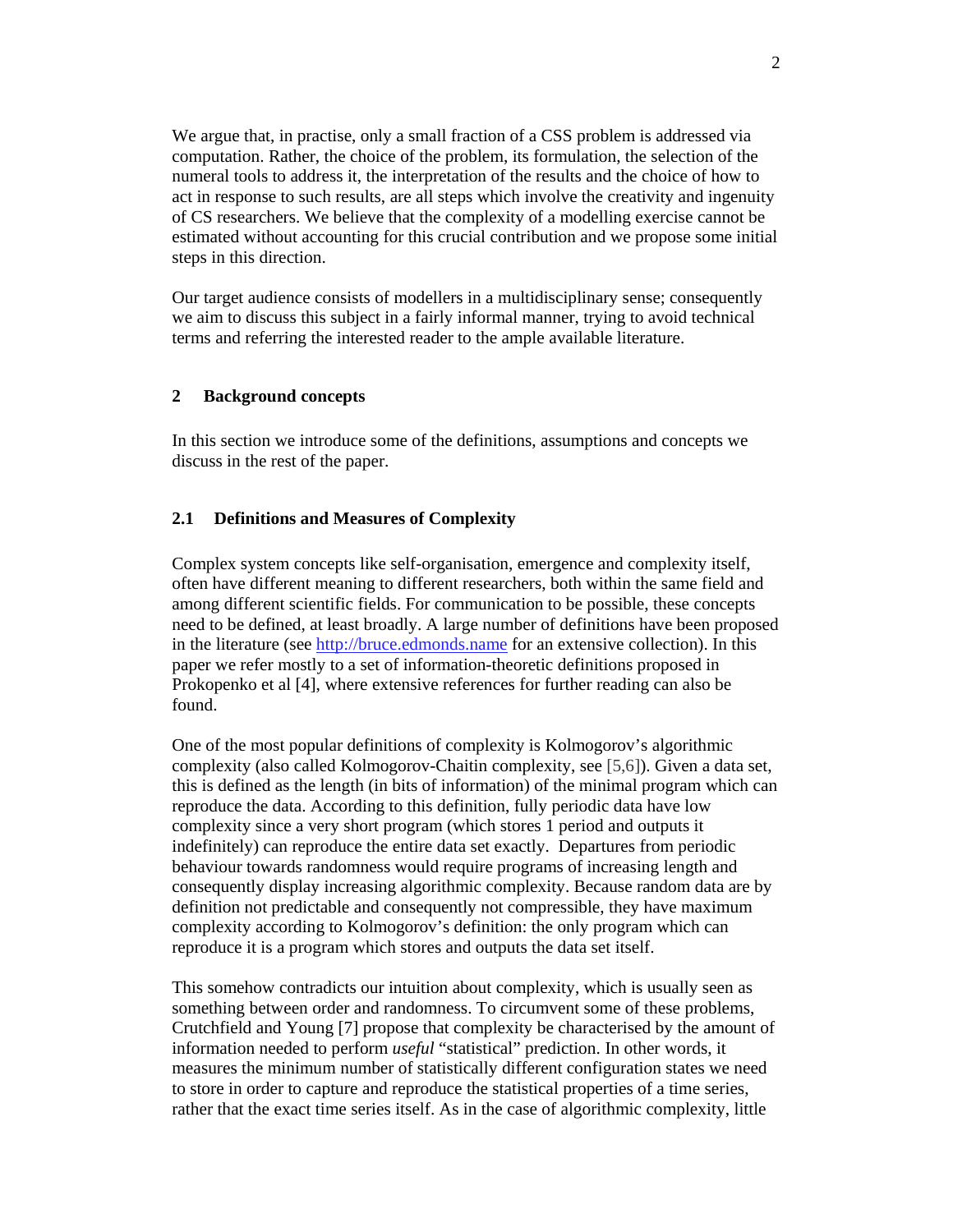information is needed to capture the statistical properties of a simple periodic function. Unlike Kolmogorov's definition though, very little information is needed to statistically reproduce a random time series, since no amount of memory (effort) can help improving our predictive ability, i.e., an 'optimal' prediction can be performed with zero memory (there is no point in storing the outcomes of roulette draws to bet on the next draw). Since these information-theoretic views of complexity are closely related to predictability and in particular to the amount of information required to achieve useful or optimal prediction, they can be applied to scientific modelling in a straightforward manner [8].

From an information-theoretic perspective, the information processing capabilities of an agent (be this a cell, a bacterium or a higher organism) are equivalent to a set of rules which allows the agent to take an action in response to an input signal or stimulus. These capabilities can be viewed as adaptations to the environment as a result of evolution or learning. In information-theoretical jargon, this is a set of instructions that is usually described as a 'model' of the environment [9]. Thus, within this framework, model building is analogous to 'understanding': a model displays and represents 'understanding", since it allows for a prediction (a guess, or expectation) of what the environment will look like in the immediate future, according to which the agent can choose what action it should take next.

At the level of human knowledge, this model building may enable a scientist or engineer to predict the behaviour of natural processes and to devise ways to modify them. According to this view, the concepts of information processing, computation, modelling and prediction are relevant to all levels of investigation of a complex system and encompass both the system and the observer trying to study it.

### **2.2 Formal Logic and Computation**

The discussion which follows relies crucially on the equivalence between the workings of formal systems and computation [5,10,11,12]. Both start from a set of axioms and input data (defined a priori) and a set of inference rules (transformation rules and computer instructions). These generate outputs such as theorems and computational results.

As discussed in [13], in a formal system the truth of a statement is a property which depends only on the set of axioms and inference rules and the values assigned to its variables. If these are given, then every such statement (without unassigned variables) is inevitably true or false, and remains so for all possible scenarios and, consequently, confers no information about the real world. A typical example is the statement 'I will get wet if I go outside', which may or may not be true depending on the weather conditions. If our colleague tells us that it is currently raining, then our variables for location and weather have been defined for us, and the statement is an inescapable consequence of the unalterable parts of the system: it may not correspond to reality if our colleague is wrong about the local weather, but it is true in the context of the system. If, on the other hand, we must peek out of the window to assign a value to the local weather variables (and we do so correctly), then our statement *does* give us information pertinent to the real world. Thus, it is the process of assigning values to the variables in a statement, and assessing whether the statement is true or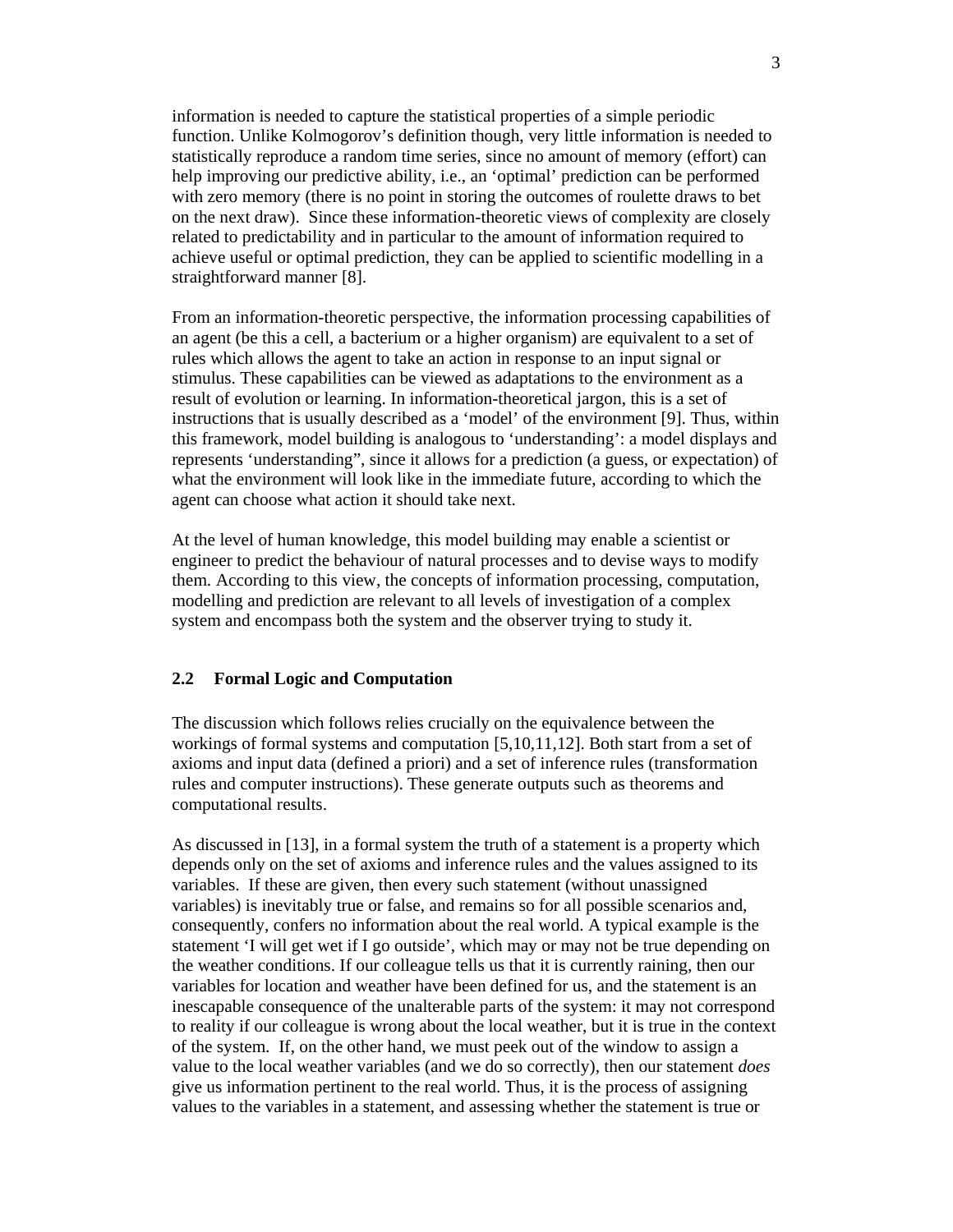not, which provides information about the real world. In contrast, a mathematical theorem is true independently of Nature's vagaries. Within an information-theoretic framework, from the definitions of algorithmic and statistical complexities we presented above, it thud follows that true statements are *transformations* of sentences containing information, not statements of new information.

The PCs on our desks are equivalent to a finite tape Turing Machine (TM), an abstract and general computational device commonly employed in theoretical computer science. Because the working of a TM is equivalent to that of a formal system [10], it follows that the running of any computer model *transforms* the information contained in the input via the coded algorithm, but does not *generate* information. Clearly, a model's output helps our finite mental capability to see consequences of what we code (which at times we cannot envisage), but its truth and relevance to the real world is limited to the truth and relevance of what the user codes and the input fed to the computation. No actual information about the real world is produced by a simulation. In a modelling exercise, information is thus generated solely by the writing of the code, the choice of the input *and the interpretation and comparison of the outputs to what we observe in Nature* which, in turn, tells us about the appropriateness of the rules we implement and the input we choose. This suggests that the modeller plays a crucial role in a CSS modelling exercise which should be properly accounted for.

#### **2.3 Forward and Inverse Modelling**

Let's assume that we work with a model *F* of a physical process and we consider the model to be a black box. The process which, given a certain input *i*, determines an output  $o$ ,  $(o = F[i])$  represents our understanding of cause-effect relations. By changing the input *i*, we consequently change the output *o*; that is, we can control the output *o*, by acting on *i*, as we satisfy an operative definition of causality [14,15] which allows us to timidly circumvent known philosophical problems. Since *F* respects our perception of the 'arrow of time' (cause leads to an effect), it is usually called a 'forward' model.

Many engineering and scientific problems however ask questions like "what is the cause of this effect?" ("what caused this flood?", "what causes this disease?", "what can stop the next pandemic?"). This implies a hypothetical model *I* which, given an effect (*o*) as input, gives a possible cause as an output (*i=I[o]*). Because *I* reverses the 'arrow of time', it is usually called an inverse model.

Unfortunately, inverse models such as *I* can be written explicitly for only a very small set of forward models *F*. This is true not only for closed-form models but also for purely numerical models. As a result, most inverse engineering and scientific problems need to be solved by iterative methods using forward models in which sets of inputs *i* are tested until a reasonable match between *F[i]* and the expected output, *o,* is found. The procedure which allows us to recover *i* from *F* and *o* is called inversion, optimisation, or regression, depending on the discipline, and we refer to it generally as inverse modelling.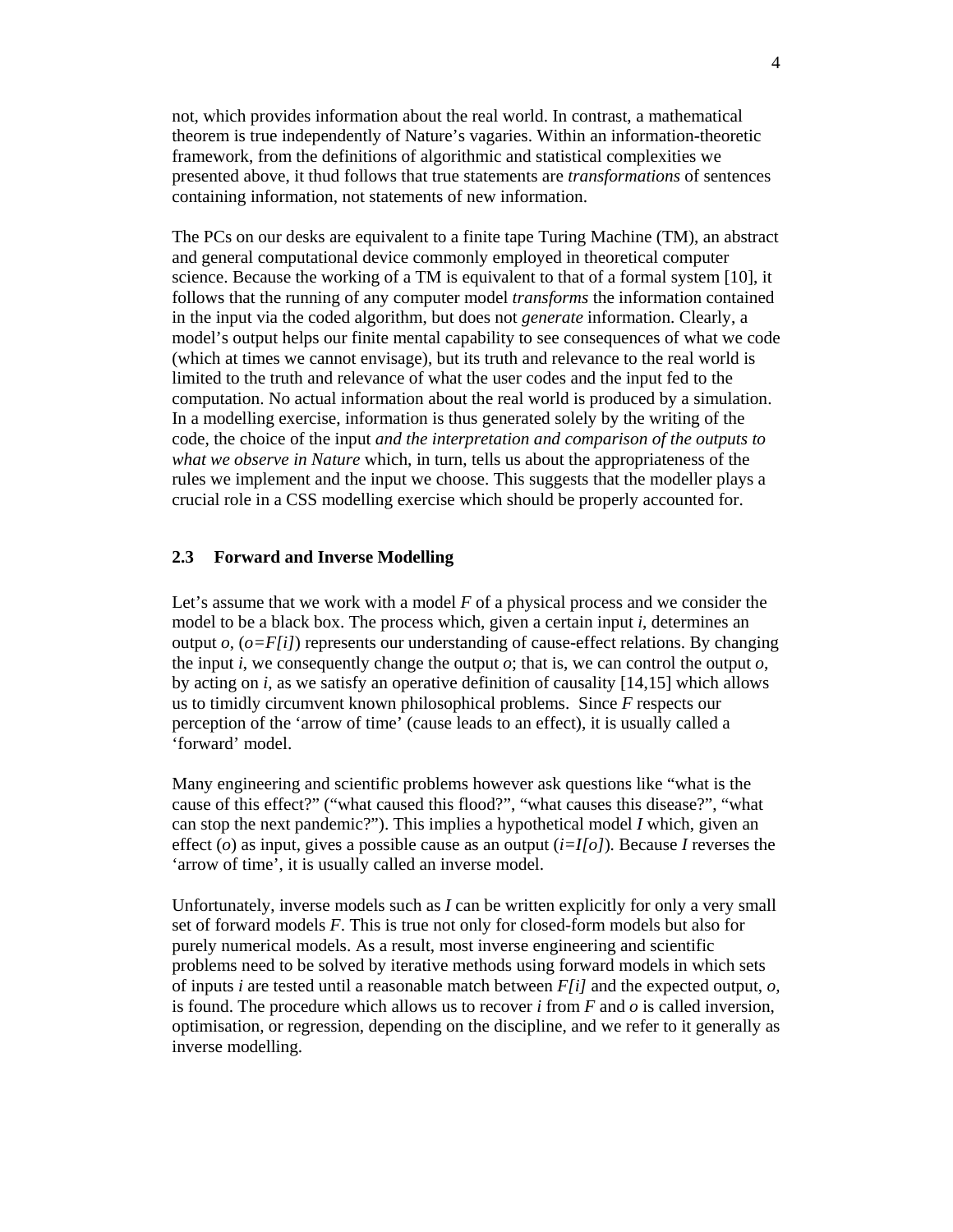# **3 Complexity, Modelling and Understanding**

We can summarise the previous sections as follows:

- 1) a computer model is equivalent to a formal system; that is, it is a closed system whose dynamics and evolution is fully determined by the set of acceptable initial conditions and transformation rules;
- 2) this ensures that there is an equivalence between a model and its output; in principle, an output can be compressed into the model, since we can reconstruct the output (or at least its statistical features) by simply running the model. This equivalence is what the definitions of algorithmic and statistical complexities are based upon;
- 3) employing the 'Occam's razor' principle, this model represents the best 'understanding' of the output/process since it is the most compact representation of the process which generates the data and can be used for prediction (provided we have the 'right' model, of course).

Ideally, we can thus apply these 3 steps to the working of a scientist. We can imagine:

- 1) measuring a natural process by collecting data arising from it;
- 2) reconstructing a model which is able to reproduce the measured data with a specified accuracy and then
- 3) 'measuring' the size of the model; if the model is 'large' the natural process is described as 'complex', otherwise it is described as 'simple'.

Does this capture our intuition of the challenges faced by a scientist in addressing a complex problem? In our opinion, it does not. There are a number of reasons for our concern:

- 1) Consider some classes of models which have been extensively used in CSS research. Cellular automata are supposed to generate emergent patterns, sandpile algorithms are supposed to generate self-organisation, scale-free networks generate 'small worlds' behaviors, and genetic algorithms, neural networks, ant colony algorithms and simulated annealing (among others) are supposed to provide learning and adaptation. Nevertheless, all of these models are very 'small', containing only a few simple rules and, according to algorithmic and statistical complexity definitions, they would be classified as 'simple'. However, they have long been considered as stereotypical examples of 'complex' models, and humans find it hard to predict the behaviour of these 'simple' models. This suggests that there is a mismatch between the information-theoretic concept of complexity and shortcomings in the ability of humans to 'understand'.
- 2) Most information-theoretic measures, which are based on statistical principles, require processes and data to be stationary. It is unclear that our understanding of self-organization, adaptation and emergence are compatible with this assumption.
- 3) Information-theoretic measures of complexity also do not account for the time it may take for a scientist to solve problems. The concept of computation time as a measure of complexity is employed in the definition of 'logical-depth' [16], roughly, the time which a TM would take to carry out a specific task.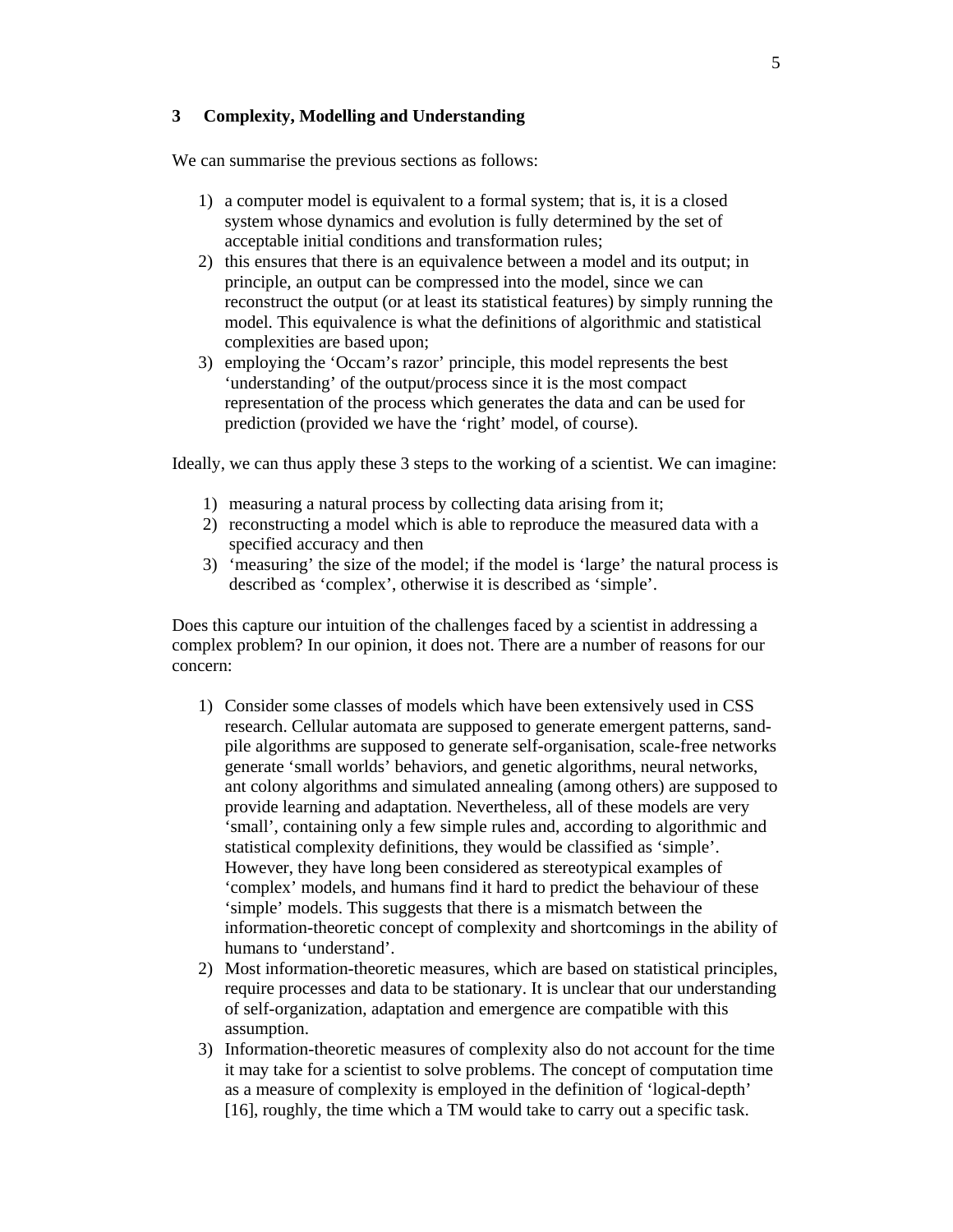Once gain, it is not obvious that the human perception of complexity matches this measure; a code may take a very long time to generate large amounts of easily-predictable data, while other fast computations may appear to be very complex (a chaotic process for example).

Most important for our discussion is that these measures do not account for the process which an agent/scientist needs to employ in order to reconstruct the model; rather, they assume that the *shortest* model is already available. In fact, when dealing with algorithmic complexity, not only a method which *ensures* the reconstruction of the shortest model is unavailable, but also, given a model, we cannot even prove that such model is the shortest possible [5]. Regarding statistical complexity, a method to reconstruct the shortest model is available [17], but the resulting model is provably shortest only given the language we use to measure the data, represent the data and code the model. In Crutchfield [9], step improvements in the modelling capabilities of an agent are linked to the discovery of new, more powerful, languages. How such discovery might happen is not known, nor is it known whether such discovery is computable at all. It thus appear to us that the concept of complexity needs to account for the role of the modeller, not only because the modeller is necessary in reconstructing a model and interpreting it, but also because the model itself cannot be modeller-independent, since the modeller will determine the language used in the reconstruction.

Finally, it is not at all obvious that the information-theoretic interpretation of 'understanding' (that is, model-building) applies to human understanding, or our perception of it. Among many definitions of the concept of 'human understanding', a particularly insightful one is the 'ability to translate' [18], which implies the ability to express and employ rules within different languages and contexts; so far, automated systems (algorithms) have proved particularly ineffective at tasks of this kind, which suggests that measures used to evaluate the complexity of algorithms may not be suitable to estimate the human perception of the complexity of a problem.

We attempt to address some of these concerns in the following sections.

# **4 Studying a Complex System via Numerical Modelling**

In this section we consider a hypothetical Complex System Model (*CSM)* and draw some conclusions about the way it is commonly used in CSS research. In order to represent a stereotypical complex system model, we imagine that our *CSM* is an agent-based model in which a relatively large set of agents interact with one another by using simple local rules. We also imagine that the purpose of the modelling exercise is to study the global pattern arising from the resulting dynamics, which, as is commonly assumed, results in self-organisation and emergent behaviours.

Following Section 2.3, the *CSM* is a forward model, which takes the local rules and an initial configuration as input *i* and generates an emergent behaviour and self-organised dynamics as output *o, o=CSM[i].* Also, because the *CSM* is an algorithm, the discussion at Section 2.2 applies, and we infer that any dynamical behaviour in *o* is implicitly determined by *i* and the *CSM*. Indeed, no matter how complex, large,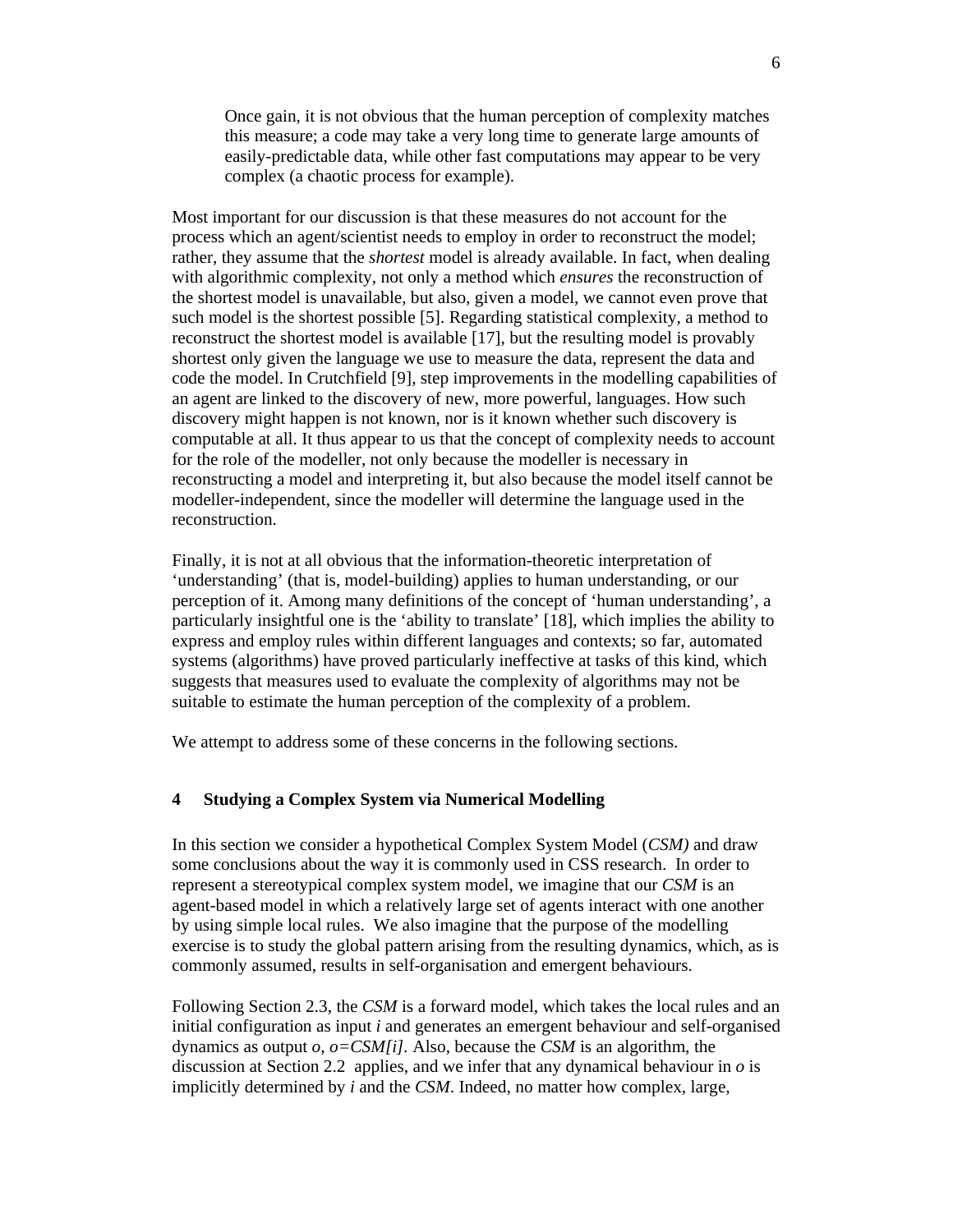apparently unpredictable and surprising *o* is, its entire information content can be compressed into *i* and the *CSM* [5].

The discussion in Section 2.2 seems to rule out the possibility of novelty or creative processes solely via numerical modelling (see also [15,13]). It also points out that, from a purely logical perspective, no difference exists between modelling a complex and a non complex system, as long as the modelling is carried out on some machine which is equivalent to a finite tape Turing Machine, as is the case for the computers we typically use.

It is also obvious form the previous discussion that the execution of a numerical model is equivalent to the running of a mechanical device (indeed, the very first computers were mechanical instruments), and it is normally accepted in the CSS community that a mechanical device, no matter how *complicated*, is not *complex*. This highlights a sort of contradiction: in trying to simulate a complex process, we resort to using a tool which is not commonly viewed as complex. This contradiction may be resolved by one or more of these statements:

- 1) either the natural processes we want to study are not complex, in which case our entire view of complexity or approach to CSS needs to be revised;
- 2) or our models will never simulate the very features which make natural processes complex; this also would imply a considerable revision of the way we carry out CSS;
- 3) or the roots of what we perceive as complex do not lay solely in the process itself, but also in the effort required by us to understanding it.

Some of the issues related to points 1 and 2 have been addressed in [15] and [13] and we refer the reader to that work and the references listed therein. Here we address point 3.

Consider the standard scenario under which our *CSM* could be used in CSS research. Supposedly, the scientist has some expectation of what kind of global behaviour arising from a natural process he/she intends to model or which kind of local rules he/she wants to study. We imagine the following steps:

- 1) the *CSM* is written and some input *i* is chosen;
- 2) the *CSM* is run and the output *o* (an image, an animation, numerical data, etc.) is obtained;
- 3) the user analyses the output, often visually and subjectively (sometimes numerically), and expresses a judgement on whether the output matches the expectations (possibly a pattern seen in Nature which he/she wants to reproduce or a result of the local rules which he/she judges to be 'realistic' or 'interesting');
- 4) if the outcome is not satisfactory, or something unexpected in the output sparks new insights, the user may decide to change the input *i* or the rules in the *CSM* and go back to 2.

This process, the writing and "tuning" of the model, is actually an iterative inversion process as described in Section 2.3. The 'non mechanical' steps are 1, 3 and 4, in which the user is required to use ingenuity and expertise to design or adjust the code,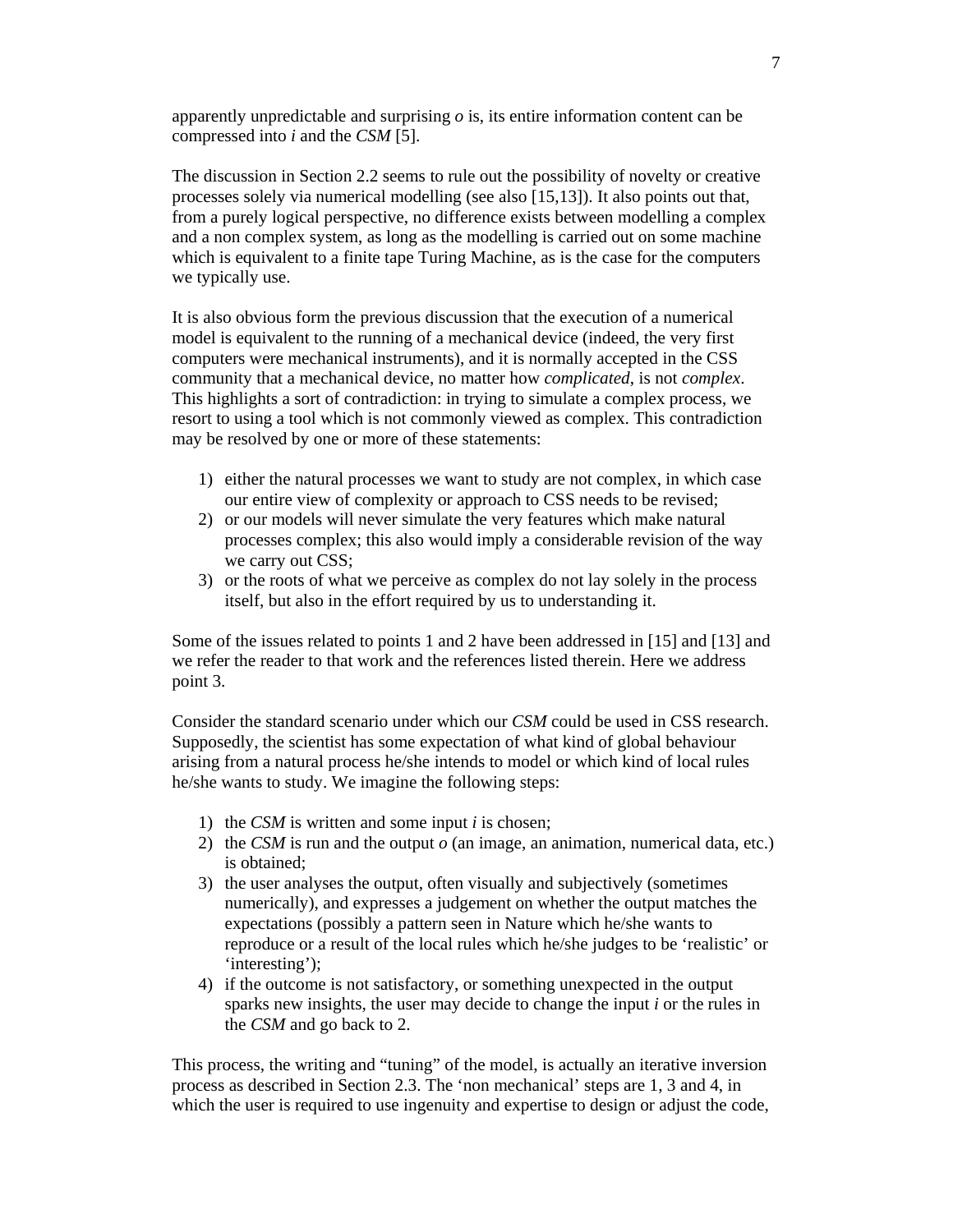to interpret the results, to judge the output realism or accuracy (by analysing its inner patterns) and to select further input for testing. Step 2, the running of the *CSM,* is the mechanical one, the one in which no information is generated, but only transformed according to pre-defined rules. It is also clear that the only 'logically nontrivial' information we can recover from the exercise in steps 1-4 is the 'inverse' deduction of the suitable input and the suitable transformation rules in the *CSM*, not the generation of the patterns in the output, since they contain no information which is not already contained in *i* and the *CSM*.

In principle, algorithms which would, at least superficially, carry out steps 3 and 4, are abundant in the numerical optimisation literature, and algorithms which reconstruct a CSM at point 1 have been proposed in the machine learning literature. However, this simply obscures, rather than removes, the role of the modeller. First the algorithms to carry out steps 1, 3 and 4 still need to be developed by the modeller. Second, the choice of algorithms will constrain the solution set and thus their applicability; Third, once written, they are cannot be modified by the algorithm themselves; once the user has realised that the current architecture does not model the process appropriately, the algorithm must be re-written/modified, a step which requires the modeller intervention. In other words, optimisation algorithms (even the ones inspired by natural processes like genetic algorithms) are still algorithms and as such undergo the constraints discussed in Section 2.2.

We can summarise our discussion so far as follows:

- 1) information-theoretic measures of model complexity do not match our perception of what makes a natural processes complex;
- 2) 'understanding' a natural process is an inverse process;
- 3) this inverse process cannot be carried out solely by an algorithm, rather it requires the modeller intervention.

In the following section we propose an approach towards a definition of complexity which accounts for these points.

# **5 What makes a** *modelling exercise* **'complex'?**

Here we shift the question of complexity from the *model* to the *modelling exercise*, which involves a model and a modeller who uses the model to answer specific questions.

As we discussed in Section 2.3, within the context of a numerical inversion, solving a inverse problem can be seen as a (possibly iterative) process of asking and answering questions. The role of the modeller lies in posing the questions and devising a procedure to answer them; both require intuition and creativity. Once this has been done, answering the question (if possible) is then a mechanical process which is carried out by the model.

Within this framework, we propose that *the complexity of a modelling exercise is represented by the number of levels at which questions are asked and answered*. Here we describe what we mean by levels. At a high level, any modelling exercise aims to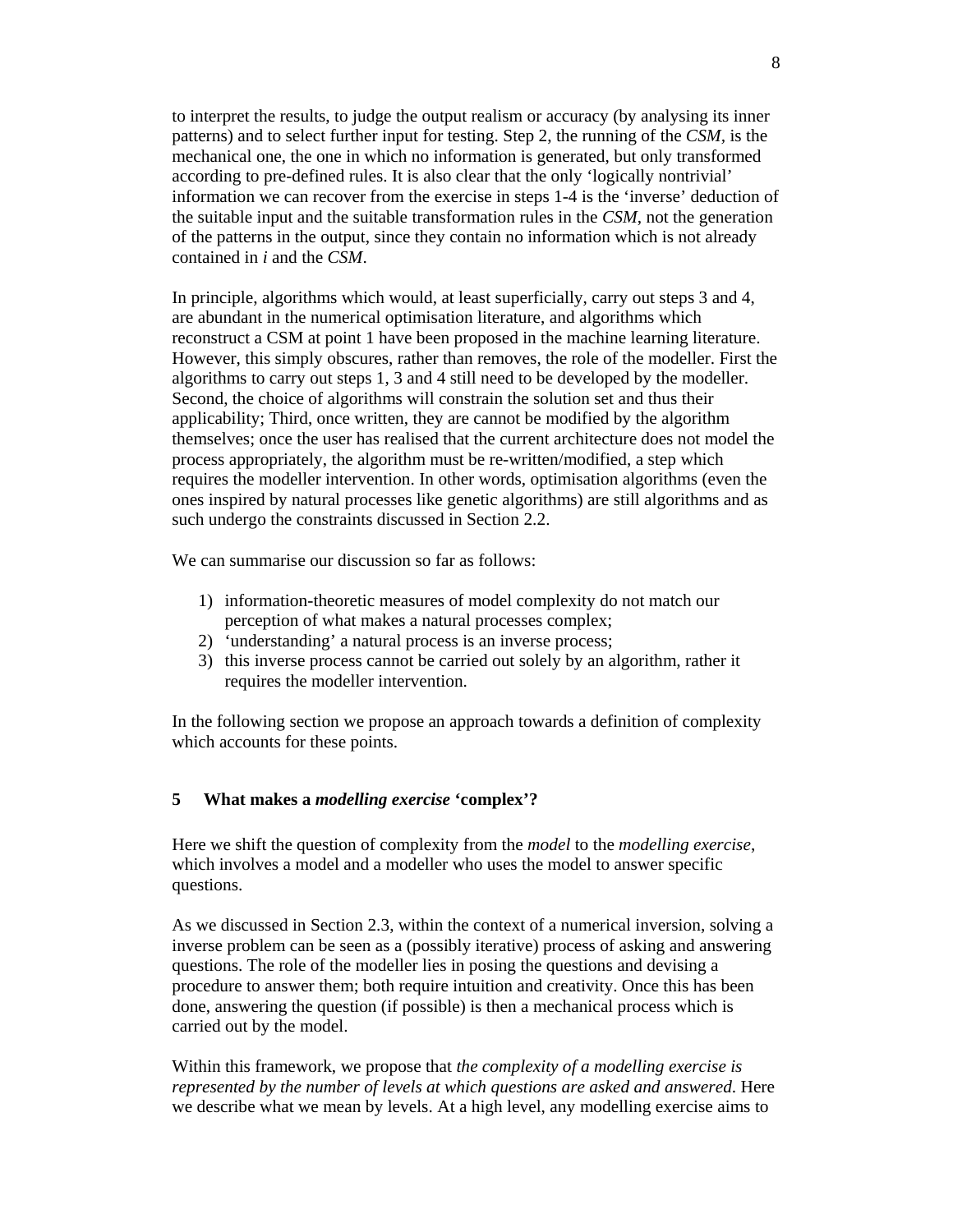answer a broad question ("what factors lead to a market crash?", "what decision will improve the resilience of this ecosystem?", "what is the square root of 10?", "what is the optimal scheduling for this process?"). Some problems, which we define as 'simple', can be solved (within required numerical precision<sup>1</sup>) algorithmically in a single call of a numerical routine ("what is the square root of 10?"). Solving this problem does not involve an iterative inverse problem once the question is posed and a method to answer it (the algorithm) has been devised. We say this problem has 'level 1' complexity

Other problems cannot be solved in a single step and require a numerical iterative search of a parameter space via the use of a forward model. This search involves questions and answers at 2 levels. Let's consider the problem "what is the optimal scheduling for this process?". The high level question is given by the problem itself. The lower level questions are given by the individual runs of the forward model, which, given a candidate input, check whether the resulting schedule is optimal; each run of a forward model effectively answers the question "is the scheduling arising from this input parameter set good?", thus the modeller must devise a clever numerical procedure to judge how 'good' a certain schedule is, given our expectations. We say this problem has 'level 2' complexity.

Unlike in 'level 1', in a 'level 2' problem the modeller has a further role. First, he/she must pose the 'global' question. Second, he/she must pose the lower level questions in the iterative search. Traditionally, this is done by the modeller employing his/her judgment to evaluate which configuration in the parameter space should be tested next. Alternatively, it can be done automatically, by using a numerical optimisation routine [19], in which case the role of the user is to choose the suitable optimisation routine and tune it for the problem at hand (which can be seen as an inverse problem itself ).

Next, we find inverse problems for which the quality of the outcome cannot be judged numerically [20]. Artistic problems fall in this category [21], but so do many scientific and engineering problems [22]. An example of such questions may be "does this agent-based model generate an emergence pattern?" or "does it display selforganisation?". Here, in addition to the questions mentioned in the previous paragraph, the user needs to judge (visually, for example) the global patterns arising from the forward model; expertise, experience, creativity and imagination in this further step are required to evaluate patterns, since *novelty and surprise are possible outcomes of this process*, and to possible develop instruments and/or procedures capable of carrying out such assessment. We say this problem has 'level 3' complexity.

Finally, we consider problems like "what factors result in a market crash?" and "what decision will improve the resilience of this ecosystem?". In these problems, the modeller is required to carry out another crucial judgment in answering another level of questions like "is the numerical model I am using appropriate for this task?", "does it include all important processes which affect my results?". If the answer to these questions is negative, the modeller needs to intervene by modifying or augmenting the

 $\overline{a}$ 

 $1$ <sup>1</sup> This requirement is essential, or we must admit that any problem leading to an irrational number would be unsolvable numerically.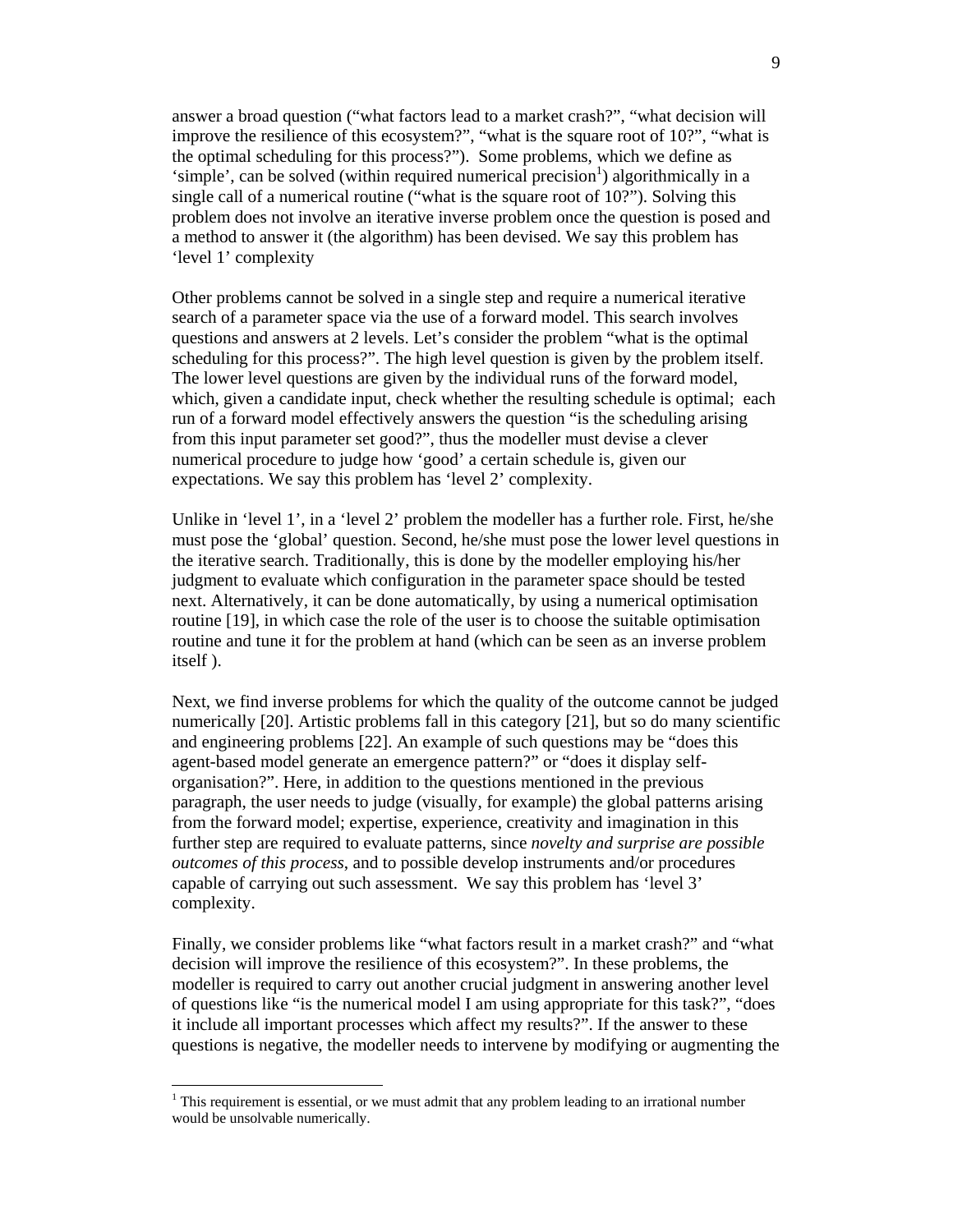model itself. It should be clear than neither of these tasks (judging the appropriateness of the model and improving it) can be carried out by the model itself with current technologies [15] and both involve a creative intervention from the modeller. We say this problem has 'level 4' complexity.

We summarise this proposed classification in Table 1.

| Complexity<br>Level | Type of problems                                                                                                                                                | Example                                                                                                                                                                                                                |
|---------------------|-----------------------------------------------------------------------------------------------------------------------------------------------------------------|------------------------------------------------------------------------------------------------------------------------------------------------------------------------------------------------------------------------|
| Level 1             | Problems which can be solved by<br>a single call of a routine/model                                                                                             | $\sqrt{10}$ ?<br>$\bullet$<br>"is file.dat stored in my<br>$\bullet$<br>computer?"<br>"what is the temperature today?"<br>$\bullet$                                                                                    |
| Level 2             | Inverse problems for which a<br>'suitable' forward model is<br>available and which can be<br>automated by the choice of an<br>appropriate optimisation routine. | "what is the optimal scheduling"<br>$\bullet$<br>for this process?"<br>"what aerodynamic design for<br>$\bullet$<br>this wing is optimal?"<br>"what type of fuel can make this<br>$\bullet$<br>engine more efficient?" |
| Level 3             | Inverse problems for which a<br>'suitable' forward model is<br>available but cannot be<br>automated by the choice of an<br>appropriate optimisation routine     | "does this agent-based model"<br>$\bullet$<br>generate an emergence pattern?"<br>"does it display self-<br>$\bullet$<br>organisation?"<br>"does this program generate nice"<br>$\bullet$<br>pictures/music?"           |
| Level 4             | Inverse problems for which we<br>are <i>not</i> sure a 'suitable' forward<br>model is available and in which<br>the model may need to be<br>modified.           | "what factors result in a market<br>$\bullet$<br>$crash?$ "<br>"what decision will improve the<br>$\bullet$<br>resilience of this ecosystem?"<br>"what is the best policy to<br>address global warming?"               |

Table 1. Classification levels of problem complexity and some examples.

# **6 Discussion and Implications**

The classification proposed in the previous section is neither unique, nor observer independent; the same process will appear of different complexity to different scientists, according to their own expertise. Also, process complexity may change in time. Let's consider the 'simple', complexity level 1, " $\sqrt{10}$ ?" problem. In our discussion we assumed this can be solved by a simple routine call. This is correct only provided we do not concern ourselves with what the routine does. In reality, a square root is itself calculated with an iterative procedure, albeit one which can be coded fully algorithmically, given a limited required accuracy [23]. Someone developed the algorithm<sup>2</sup>, using his/her own creativity and ingenuity. So is it really correct to assign to it a 'level 1' complexity? A similar consideration applies to the scheduling problem

<sup>&</sup>lt;sup>2</sup> Actually several algorithms to calculate a square root exist, see for example [23].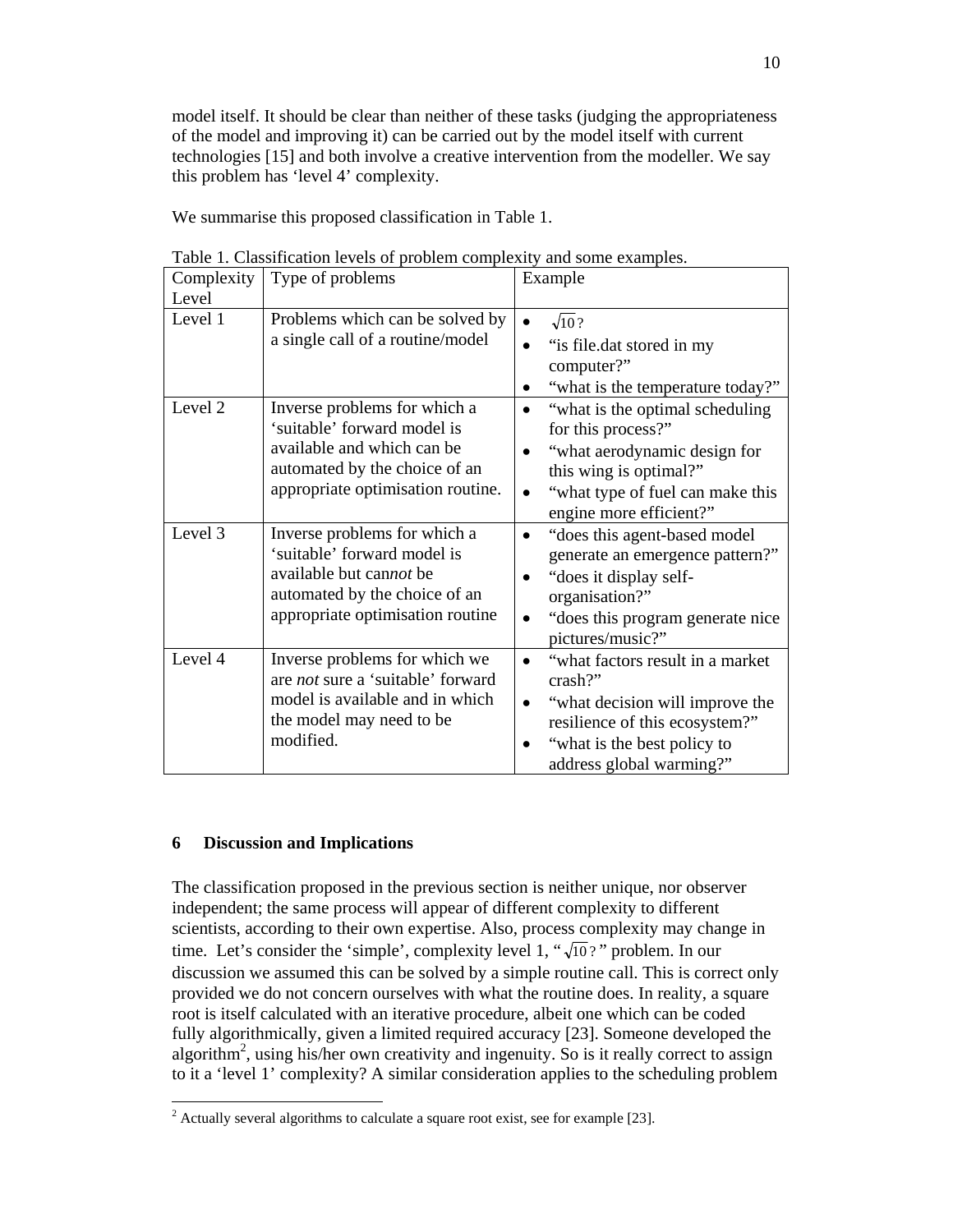discussed above; from a purely computational perspective a code may contain both a forward complex model and a numerical inverse routine, thereby performing an iterative search in a way that may be transparent to the user. In both cases, an originally complex modelling task can be turned into a 'simple' black-box operation, if we do not concern ourselves with what the code actually does. As a further example, Kaltwasser et al. [24] attempted to reproduce algorithmically the subjective evaluation of problems for which a numerical cost function could not be easily designed; in principle, this would also turn the iterative, subjective problem at 'level 3' into a 'level 1', 'simple' problem.

In our opinion, this captures the process of cultural development and scientific understanding: the ability to 'de-complexify' a process turns a previously 'complex' problem into a 'simpler' one, thereby climbing down the complexity ladder. This can be achieved either by a single individual or by the scientific community as a whole. According to this view, the  $\sqrt{10}$ ? problem, which previously require lengthy calculations, now can be solved by pressing a button, without any need to concern ourselves with what the algorithm does; for us, today,  $\sqrt{10}$ ? is not complex; at least is simpler than it was for previous generations.

This view raises the issue of how this understanding or 'de-complexification' is transmitted culturally. In the information-theoretic formulations we discussed above, 'understanding' implies ability to predict. The model, which can be used to carry out the prediction, represents 'understanding'. As we discussed above, we do not believe that ability to predict implies *ultimate* understanding, however we subscribe to the view that the ability to predict is a minimum requirement to show understanding. From this perspective, a scientist who has devised a model which predicts a process with a required precision can be said to have achieved a satisfactory understating of a process. More generally, we may say that another scientist who adopts such model has at least understood that the use of the model leads to prediction. This is perhaps a little too loose, we admit, but the difference between the model developer and the user may be dismissed for 'simple' level 1 and 2 problems.

The identification of 'understanding' with a model becomes weaker the higher we climb the 'complexity' ladder, however. While the algorithm which solves  $\sqrt{10}$ ? can solve all other square root questions (for most practical purposes), this becomes less and less true for more complex problems. An ecological model built to study an Australian marine ecosystem, may not be suited to the study of an Antarctic marine ecosystem without suitable modification, and even less to study non-marine ecosystems. The model will then require intervention and modification; to what extent this modification is possible, and to what extent this is helped by the existence of a starting model (which may have been built by generations of previous modellers) is not clear and may be an avenue for further research.

### **7 Conclusions**

Most real-world problems involving computation need to be solved via an inverse process, involving iterative trial-and-error runs of a forward model. This is not different from how most Complex System Science problems are addressed, in which a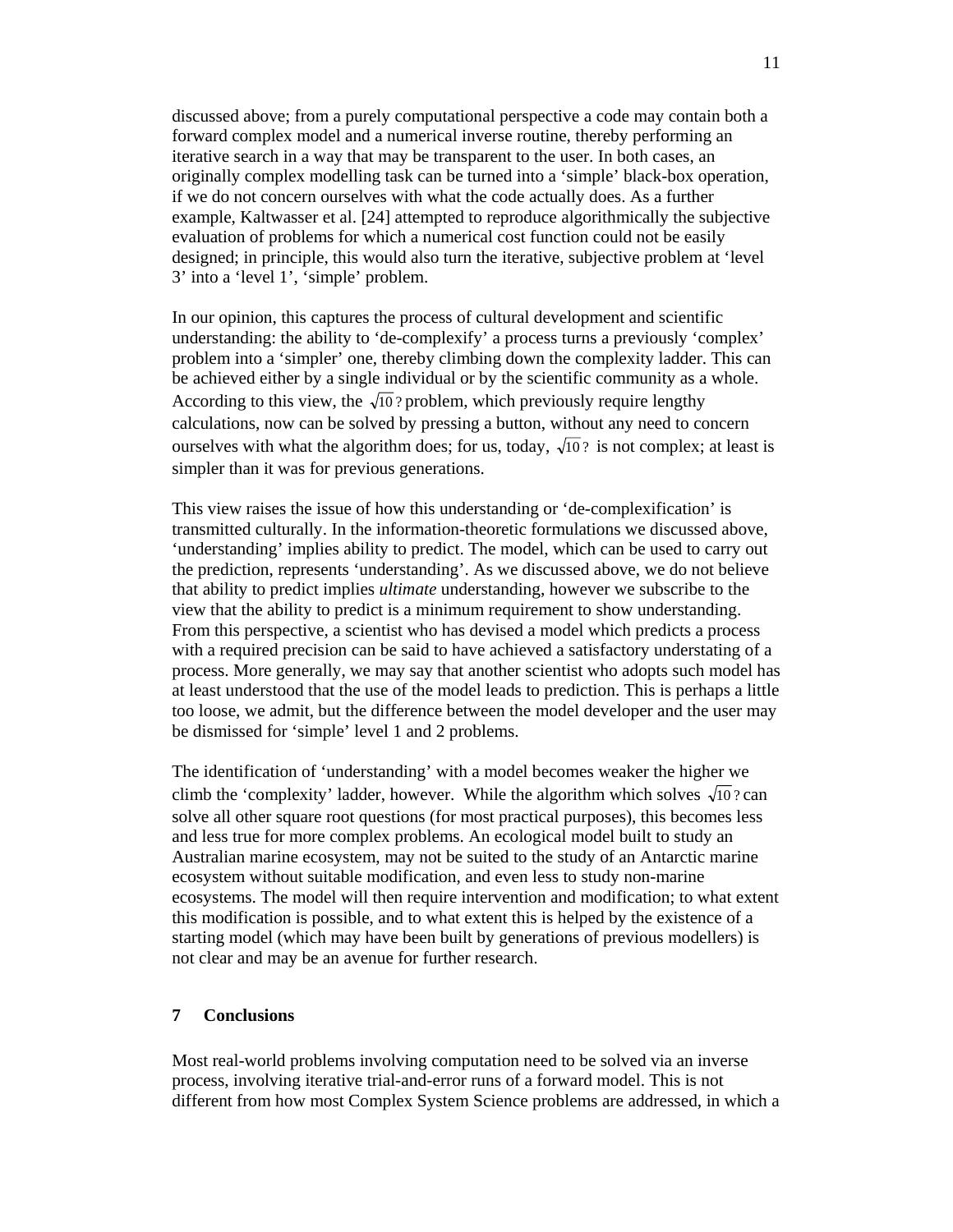modeller tests several input parameters and model architectures in order to generate a desired global outcome. Disregarding this observation, thereby focussing only on the computer model, leads to ignoring the role of the modeller in addressing a complex problem.

We propose switching the focus from the analysis of a model to the analysis of a modelling exercise and we argue that most of the complexity lies in the task the modeller must carry out, rather than merely in the computation involved.

We suggest that the complexity of a modelling task is related to the level and amount of intervention, in terms of ingenuity and creativity, which is required by the modeller, and that the content of the model represents the amount of complex knowledge which is transmitted within the scientific community.

# **8 Acknowledgments**

This research was carried out as a part of the CSIRO Emergence Interaction Task, http://www.per.marine.csiro.au/staff/Fabio.Boschetti/CSS emergence.htm. The authors wish to thank Dr. Nicky Griggs and Dr. Francis Pantus for useful comments on an early manuscript.

# **9 References**

 1 Rosen, R, 2000 Essays on life itself, Columbia University Press, New York

 $2^2$  Rosen, R, 2001, Life Itself, A Comprehensive Inquiry into the Nature, Origin, and Fabrication of Life, Columbia University Press.

<sup>&</sup>lt;sup>3</sup> Kauffman, S., 2000, Investigations, Oxford University Press.

<sup>4</sup> Prokopenko M, F.Boschetti, and Ryan A, 2007, An Information-Theoretic Primer On Complexity, Self-Organisation And Emergence, Advances in Complex Systems, submitted.

<sup>&</sup>lt;sup>5</sup> Chaitin, G., 1997, The limits of mathematics : a course on information theory  $\&$ limits of formal reasoning, Springer, New York.

<sup>&</sup>lt;sup>6</sup> Chaitin, Gregory J. 1974, Information-theoretic limitations of formal systems. Journal of the ACM, vol. 21, pp. 403-424

<sup>7</sup> Crutchfield, J. P. and Young, K., 1989, Inferring Statistical Complexity. Physical Review Letters 63: 105-108.

<sup>&</sup>lt;sup>8</sup> Boschetti, F., 2007, Mapping the complexity of ecological models, Ecological Complexity, submitted.

<sup>&</sup>lt;sup>9</sup> Crutchfield, J. P. (1994) The Calculi of Emergence: Computation, Dynamics, and Induction. *Physica D* **75**: 11-54.

 $10$  Turing, MA 1936. On Computable Numbers, with an Application to the Entscheidungsproblem, Proceedings of the London Mathematical Society 42:230-265  $11$  Ord, T., 'Hypercomputation: computing more than the turing machine', CoRR

math.LO/0209332 (2002).

 $12$  Penrose, R., 1989, The emperor's new mind : concerning computers, minds, and the laws of physics, Vintage: London, Melbourne